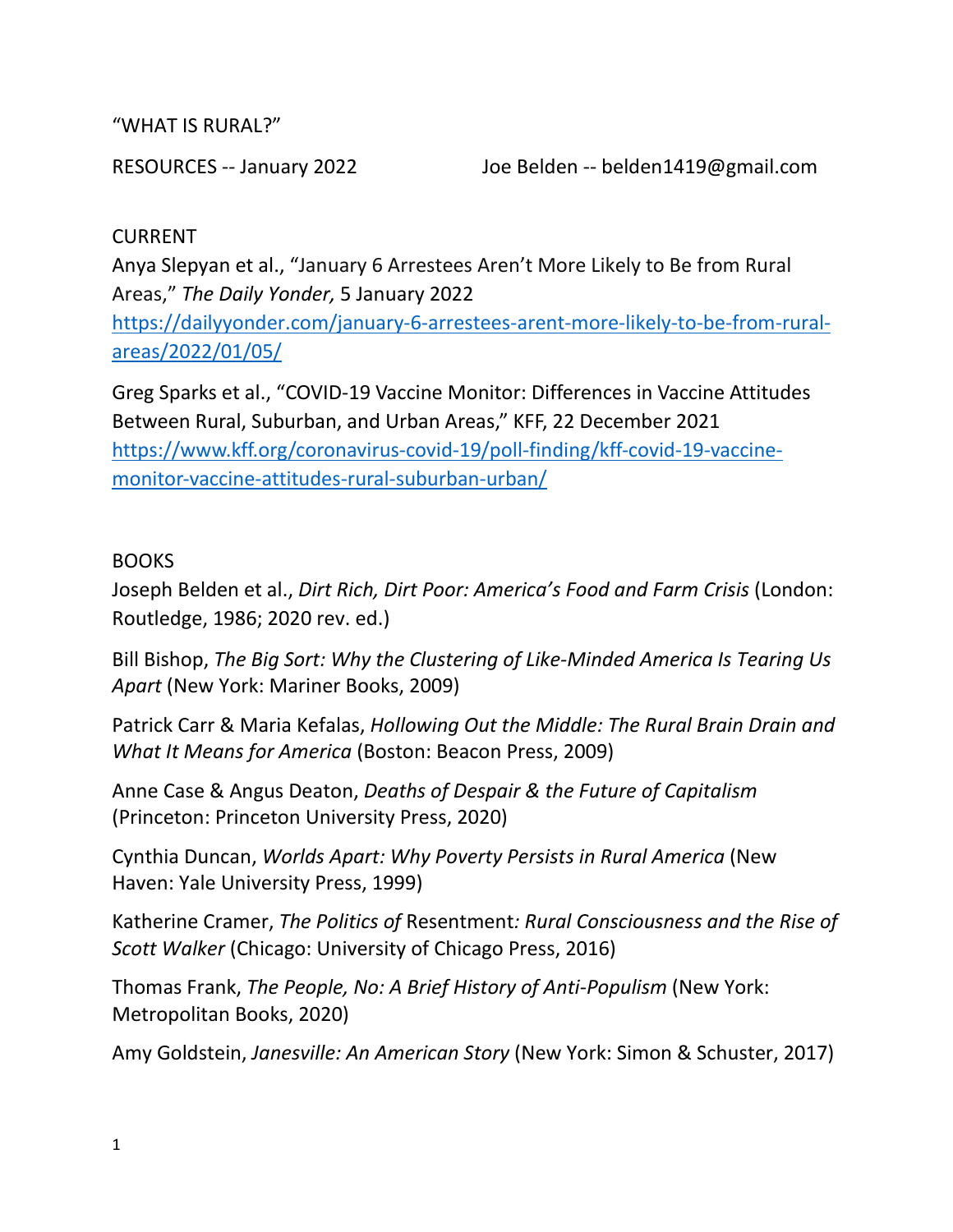David Goodhart, *The Road to Somewhere: The Populist Revolt & the Future of Politics* (London: Hurst & Co., 2017)

Mark Hetherington & Jonathan Weiler, *Prius or Pickup: How the Answers to Four Simple Questions Explain America's Great Divide* (New York: Houghton Mifflin Harcourt, 2018)

Arlie Hochschild, *Strangers in Their Own Land: Anger and Mourning on the American Right* (New York: New Press, 2016)

Nancy Isenberg, *White Trash: The 400-Year Untold Story of Class in America* (New York: Penguin, 2016)

John Judis, *The Nationalist Revival: Trade, Immigration, and the Revolt Against Globalization* (New York: Columbia Global Reports, 2016)

\_\_\_\_\_\_\_, *The Populist Explosion: How the Great Recession Transformed American and European Politics* (New York: Columbia Global Reports, 2018)

Sarah Kendzior, *The View from Flyover Country: Dispatches from the Forgotten America* (New York: Flatiron Books, 2018)

Nicholas Kristoff & Sheryl WuDunn, *Tightrope: Americans Reaching for Hope* (New York: Alfred A. Knopf, 2020)

Jonathan M. Metzl, *Dying of Whiteness: How the Politics of Racial Resentment Is Killing America's Heartland* (New York: Basic Books, 2019)

Thomas Piketty, *Capital in the Twenty-First Century* (Cambridge: Belknap/Harvard, 2014)

Robert Putnam & Shaylyn R. Garrett*, The Upswing: How America Came Together a Century Ago & How We Can Do It Again* (New York: Simon & Schuster, 2020)

Nick Reding, *Methland: The Death and Life of an American Small Town* (New York: Bloomsbury, 2009)

Jonathan Rodden, *Why Cities Lose: The Deep Roots of the Urban-Rural Political Divide* (New York: Basic Books, 2019)

Michael Sandel, *The Tyranny of Merit: What's Become of the Common Good* (New York: Farrar, Straus & Giroux, 2020)

John Sides et al., *Identity Crisis: The 2016 Presidential Campaign and the Battle for the Meaning of America* (Princeton, NJ: Princeton University Press, 2018)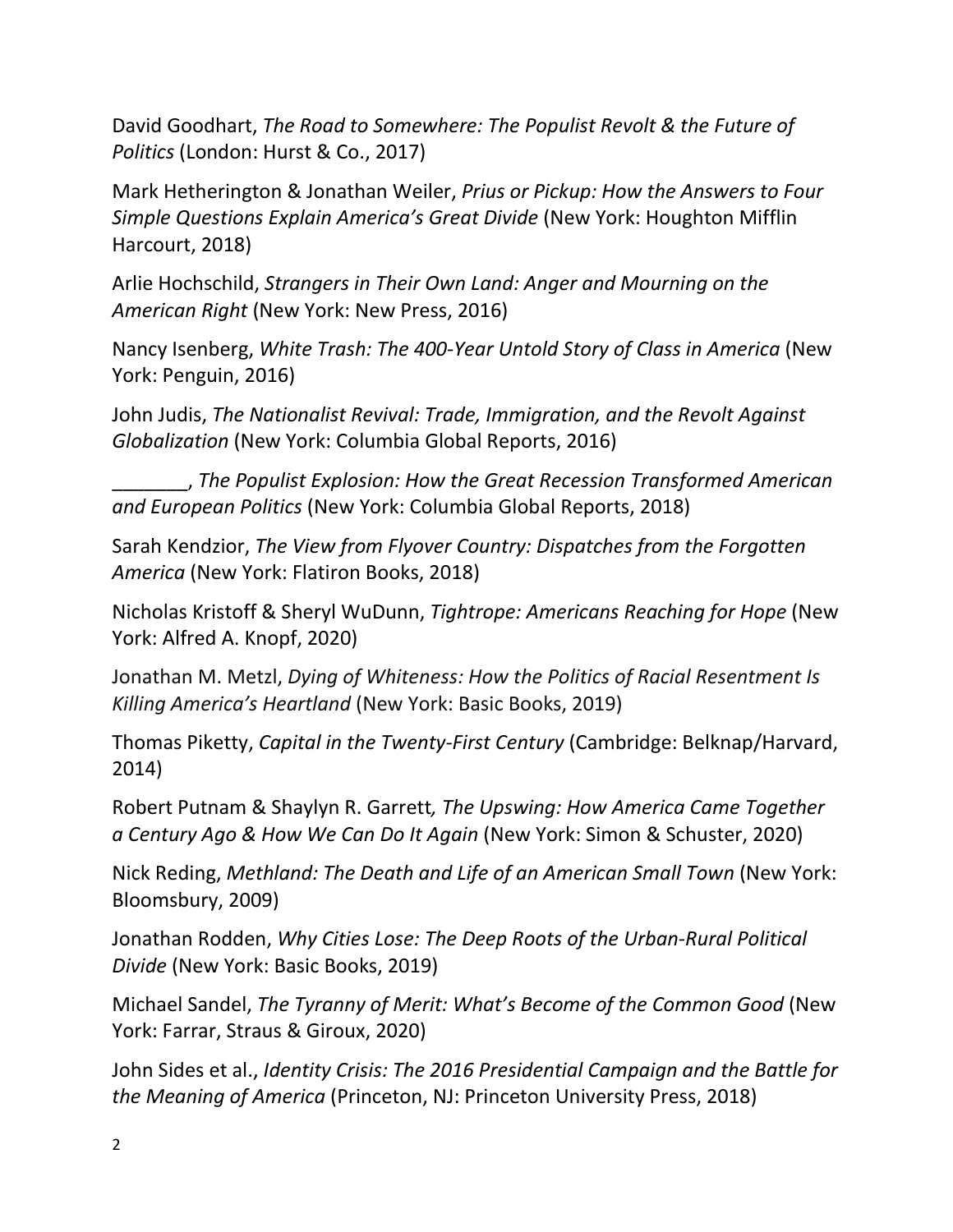Jennifer M. Silva, *We're Still Here: Pain & Politics in the Heart of America* (New York: Oxford University Press, 2019)

J. D. Vance, *Hillbilly Elegy: A Memory of a Family and* Culture *in Crisis* (New York: Harper Collins, 2016)

Joan C. Williams, *White Working Class: Overcoming Class Cluelessness in America*  (Boston: Harvard Business Review Press, 2017)

Robert Wuthnow, *The Left Behind: Decline and Rage in Rural America* (Princeton: Princeton University Press, 2018)

Salena Zito & Brad Todd, *The Great Revolt: Inside the Populist Coalition Reshaping American Politics* (New York: Crown Forum, 2018)

## ARTICLES AND REPORTS

Janet Adamy & Paul Overberg, "Rural Americans Feel Stuck in Fading Towns," *Wall Street Journal,* 3 August 2017

Mary Ann Akers, "It Was My Primal Scream," *Politico,* 17 December 2016

Emily Badger, "Rural and Urban Americans. Equally Convinced the Rest of the Country Dislikes Them," *New York Times,* 22 May 2018

Dan Balz, "Democrats Lack Solutions to Bring Back Rural Voters," *Washington Post,* 7 November 2021

Joe Belden, "Hollywood's Rural America Is a Scary Place," *The Daily Yonder,* 7 September 2018

\_\_\_\_\_\_\_\_, "Toward a National Food Policy," Natl. Center for Economic Alternatives, February 1977

Lenny Bernstein, "Life Expectancy to Rise More in Many Industrialized Nations Than in US," *Real Clear Politics,* 22 February 2017

Steve Bullock, "I Was the Governor of Montana. My Fellow Democrats, You Need to Get Out of the City More," *New York Times,* 3 December 2021 [https://www.nytimes.com/2021/12/03/opinion/democrats-rural-america](https://www.nytimes.com/2021/12/03/opinion/democrats-rural-america-midterms.html)[midterms.html](https://www.nytimes.com/2021/12/03/opinion/democrats-rural-america-midterms.html)

Nicholas Carnes & Noam Lupu, "It's Time to Bust the Myth: Most Trump Voters Were Not Working Class," *Washington Post,* 5 June 2017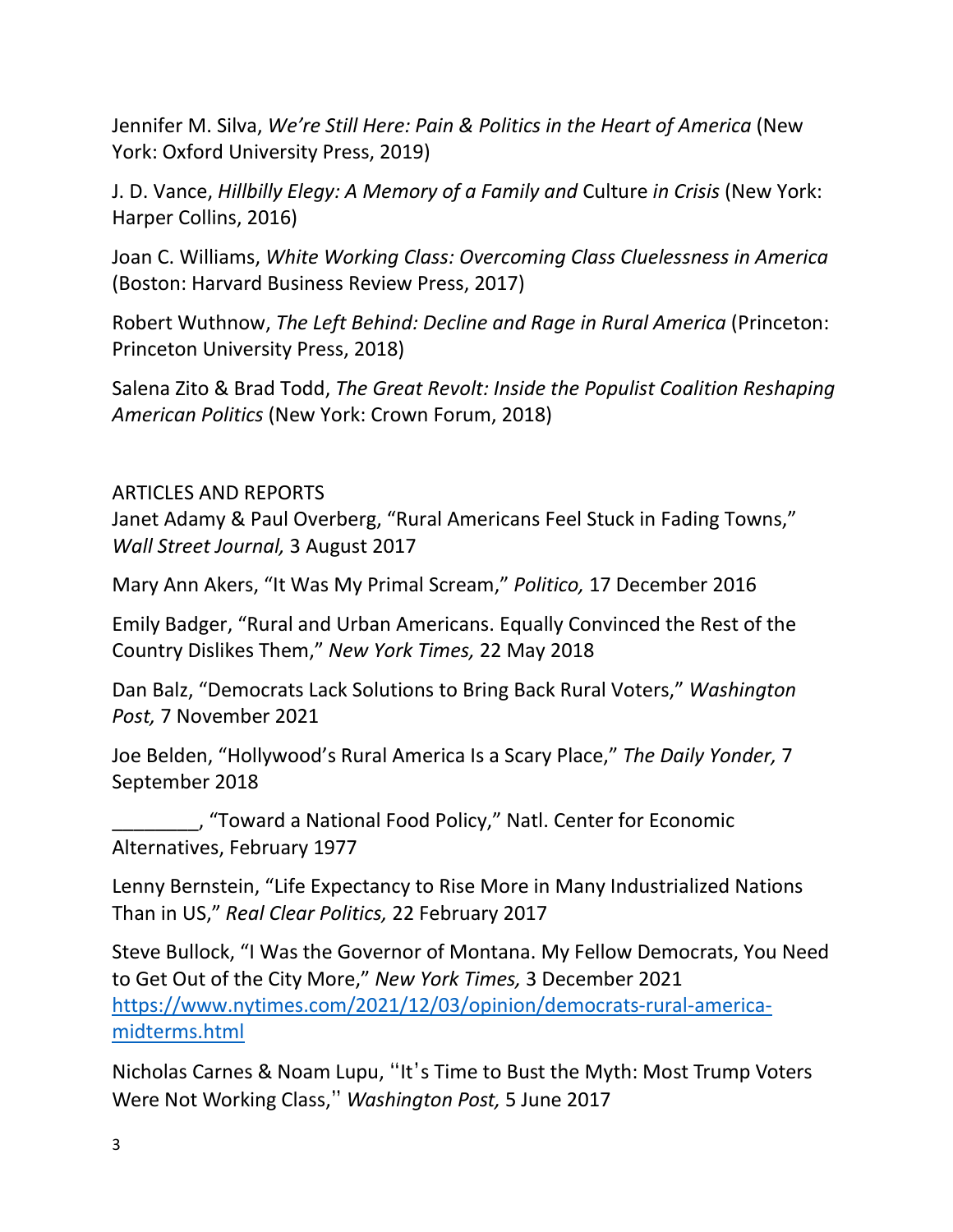Anne Case & Angus Deaton, *Rising Mortality and Morbidity in Midlife Among White Non-Hispanic Americans in the 21st Century,* Proceedings of the National Academy of Sciences, 17 September 2015

Richard Cohen, "No, Voting Against Trump Doesn't Mean I Know Nothing About My Fellow Americans," *Real Clear Politics,* 13 December 2016

Thomas B. Edsall, "The Democrats' Immigration Problem," *New York Times,* 16 February 2017

\_\_\_\_\_\_, "The Democratic Party Is in Worse Shape Than You Thought," *New York Times,* 8 June 2017

\_\_\_\_\_\_, "Trump Says Jump. HIs Supporters Ask, How High?" *New York Times,* 14 September 2017

Richard Florida, "Revenge of the Rural Voter," *Politico,* July/August 2017

Thomas Friedman, "Who Can Win America's Politics of Humiliation," *New York Times,* 8 September 2020

William Frey, "Census Shows Nonmetropolitan America Is Whiter, Getting Older, and Losing Population," *Brookings,* 27 June 2017

William Galston, "Why Cities Boom While Towns Struggle," *Wall Street Journal,* 14 March 2018

Housing Assistance Council, *The United States Is Becoming More Racially Diverse – and So Is Rural America,* 21 Sept. 2021, [https://ruralhome.org/united-states](https://ruralhome.org/united-states-becoming-more-racially-diverse-so-is-rural-america/)[becoming-more-racially-diverse-so-is-rural-america/](https://ruralhome.org/united-states-becoming-more-racially-diverse-so-is-rural-america/)

\_\_\_\_\_\_\_\_, *Population Growth in Rural America Was Small--and Uneven-- Between 2010 and 2020,* 13 August 2021, [https://ruralhome.org/population](https://ruralhome.org/population-growth-rural-america-small-uneven-between-2010-2020/)[growth-rural-america-small-uneven-between-2010-2020/](https://ruralhome.org/population-growth-rural-america-small-uneven-between-2010-2020/)

\_\_\_\_\_\_\_\_, Letter from David Lipsetz, HAC, to Rob Fairweather, OMB, 17 March 2021, [https://ruralhome.org/wp content/uploads/2021/07/ HAC\\_OMB\\_Metro\\_](https://ruralhome.org/wp%20content/uploads/2021/07/%20HAC_OMB_Metro_%20Reclassification_FINAL.pdf)  [Reclassification\\_FINAL.pdf](https://ruralhome.org/wp%20content/uploads/2021/07/%20HAC_OMB_Metro_%20Reclassification_FINAL.pdf)

Olga Khazan, "Middle-Aged White Americans Are Dying of Despair," *The Atlantic,*  4 November 2015

Joel Kotkin, "America's Heartland Is Critical to Our Future," *Real Clear Politics,* 17 May 2017